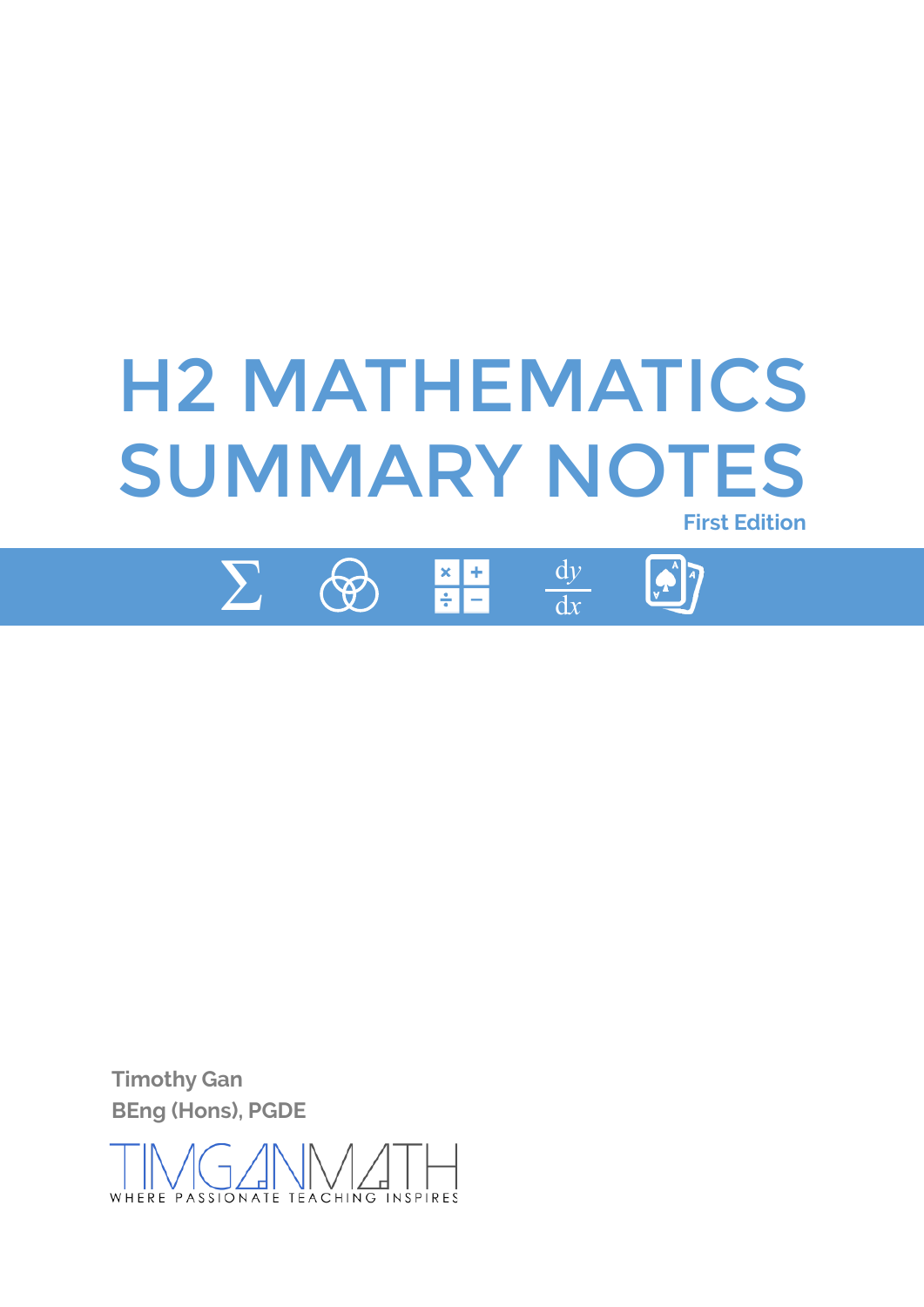

## TABLE OF CONTENTS

#### PURE MATHEMATICS

| ${\bf Sigma~Notation~~~~~}$ |  |
|-----------------------------|--|
|                             |  |
|                             |  |
|                             |  |
|                             |  |
|                             |  |
|                             |  |
|                             |  |
|                             |  |

#### **STATISTICS**

| $\textbf{Correlation and Linear Regression.} \\ \textcolor{red}{\textbf{Correlation and Linear Regression}} \\ \textcolor{red}{\textbf{.20}} \\ \textcolor{red}{\textbf{.30}}$ |  |
|--------------------------------------------------------------------------------------------------------------------------------------------------------------------------------|--|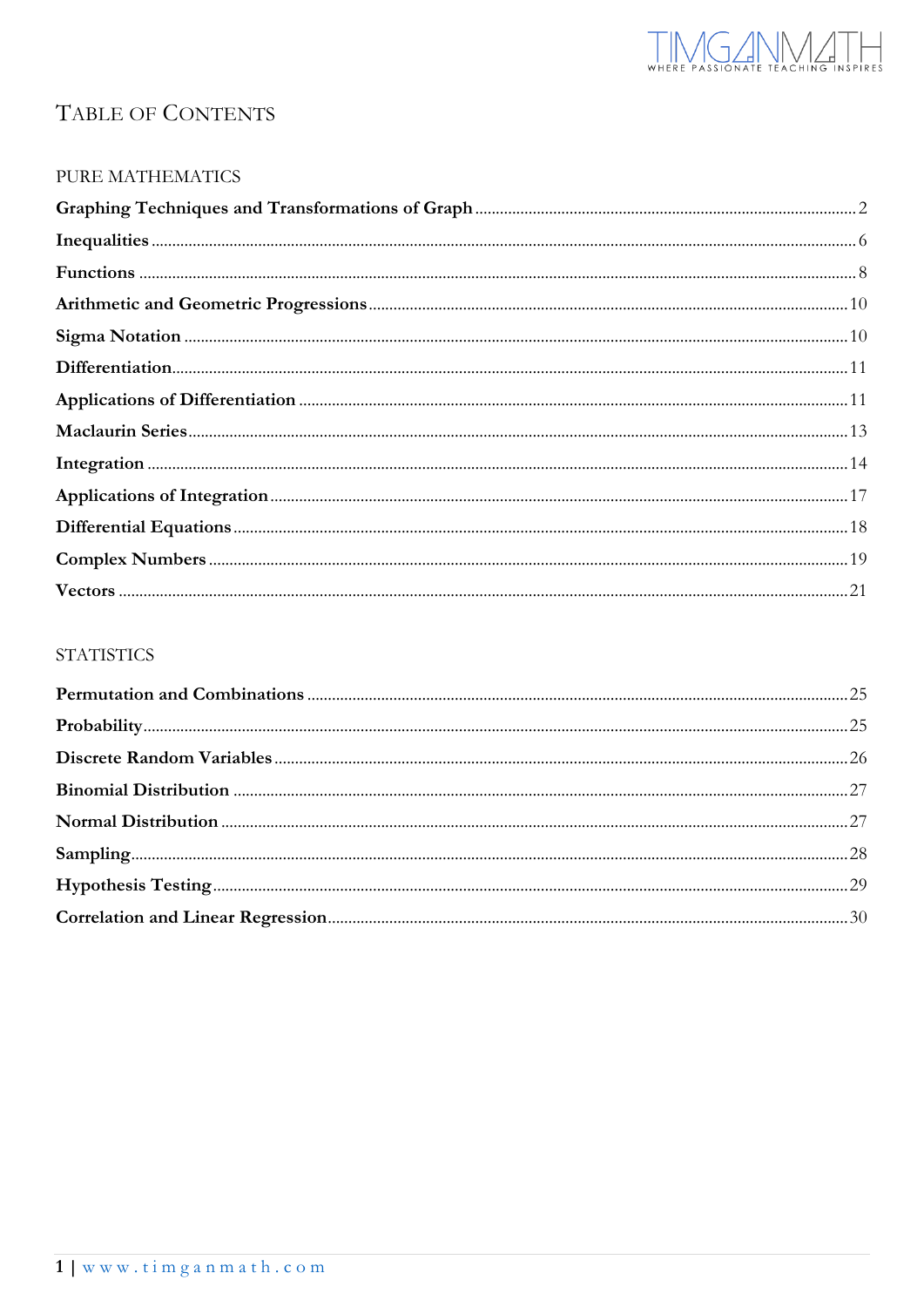

#### H2 Mathematics Summary Notes **CONICS GRAPHS**

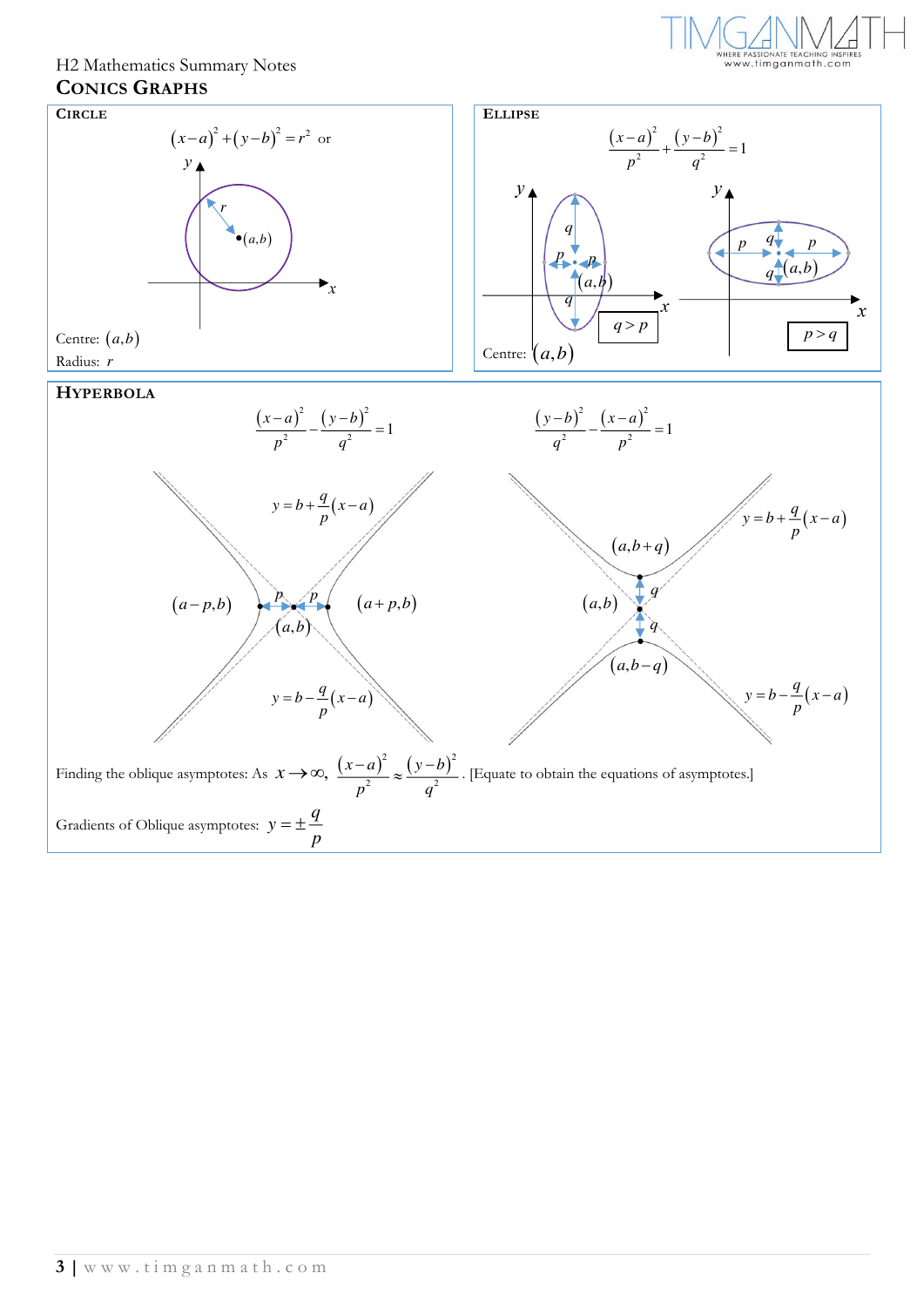

## H2 Mathematics Summary Notes **TRANSFORMATION OF GRAPHS**

| $y = f(x)$  | <b>Vertical Transformation</b>                             | <b>Horizontal Transformation</b>                                                        |
|-------------|------------------------------------------------------------|-----------------------------------------------------------------------------------------|
|             | $a$ units in the <b>positive</b> $y$ direction:            | $a$ units in the <b>positive</b> $x$ direction:                                         |
|             | Replace y with $y-a$                                       | Replace x with $x - a$                                                                  |
|             | $y-a=f(x) \Leftrightarrow y=f(x)+a$                        | $y = f(x-a)$                                                                            |
| Translation | $a$ units in the <b>negative</b> $y$ direction:            | $a$ units in the <b>negative</b> $y$ direction:                                         |
|             | Replace y with $y + a$                                     | Replace x with $x + a$                                                                  |
|             | $y + a = f(x) \Leftrightarrow y = f(x) - a$                | $y = f(x+a)$                                                                            |
|             | Scaling by a factor of $a$ parallel to the y-axis:         | Scaling by a factor of $\alpha$ parallel to the y-axis:                                 |
| Scaling     | Replace y with $\frac{y}{a}$                               | Replace x with $\frac{x}{x}$                                                            |
|             | $\frac{y}{a} = f(x) \Leftrightarrow y = af(x)$             | $y = f\left(\frac{x}{a}\right)$                                                         |
|             | Reflection about the $x$ -axis:                            | Reflection about the $y$ -axis:                                                         |
| Reflection  | Replace $y$ with $-y$                                      | Replace $x$ with $-x$                                                                   |
|             | $-y = f(x) \Leftrightarrow y = -f(x)$                      | $y = f(-x)$                                                                             |
|             | $y =  f(x) $                                               | $y = f( x )$                                                                            |
| Modulus     | Reflect the negative $y$ portion to positive about the $x$ | Omit the negative x portion. (where $x < 0$ )                                           |
|             | axis.<br>Omit the negative y portion (where $y < 0$ ).     | Retain the positive $x$ portion of the graph and reflect it<br>about the <i>y</i> axis. |

### **COMPOSITE TRANSFORMATIONS**

| $y = af(bx+c)+d$ | $y = f(x)$ $\longrightarrow$ $y = f(x+c)$ $\longrightarrow$ $y = f(bx+c)$ $\longrightarrow$ $y = af(bx+c)$ $\longrightarrow$ $y = af(bx+c) + d$<br>Sequence of Transformations:<br>Translation of c units in the negative x direction. (Replace x with $x + c$ )<br>I:<br>Scaling with a factor of $\frac{1}{k}$ parallel to the x axis. (Replace x with bx)<br>II:<br>Scaling with a factor of a parallel to the y axis. (Replace y with $\frac{y}{z}$ )<br>III:<br>IV:<br>Translation of d units in the positive y direction. (Replace y with $y-d$ ) |
|------------------|---------------------------------------------------------------------------------------------------------------------------------------------------------------------------------------------------------------------------------------------------------------------------------------------------------------------------------------------------------------------------------------------------------------------------------------------------------------------------------------------------------------------------------------------------------|
| $y = f(a- x )$   | $y = f(x)$ $\longrightarrow y = f(x+a)$ $\longrightarrow y = f(-x+a)$ $\longrightarrow y = f(- x +a)$<br>Sequence of Transformations:<br>Translation of a units in the negative x direction. (Replace x with $x + a$ )<br>I:<br>$\Pi$ :<br>Reflection about the y axis. (Replace x with $-x$ )<br>Perform $y = f( x )$ . (Replace x with $ x $ )<br>III:                                                                                                                                                                                                |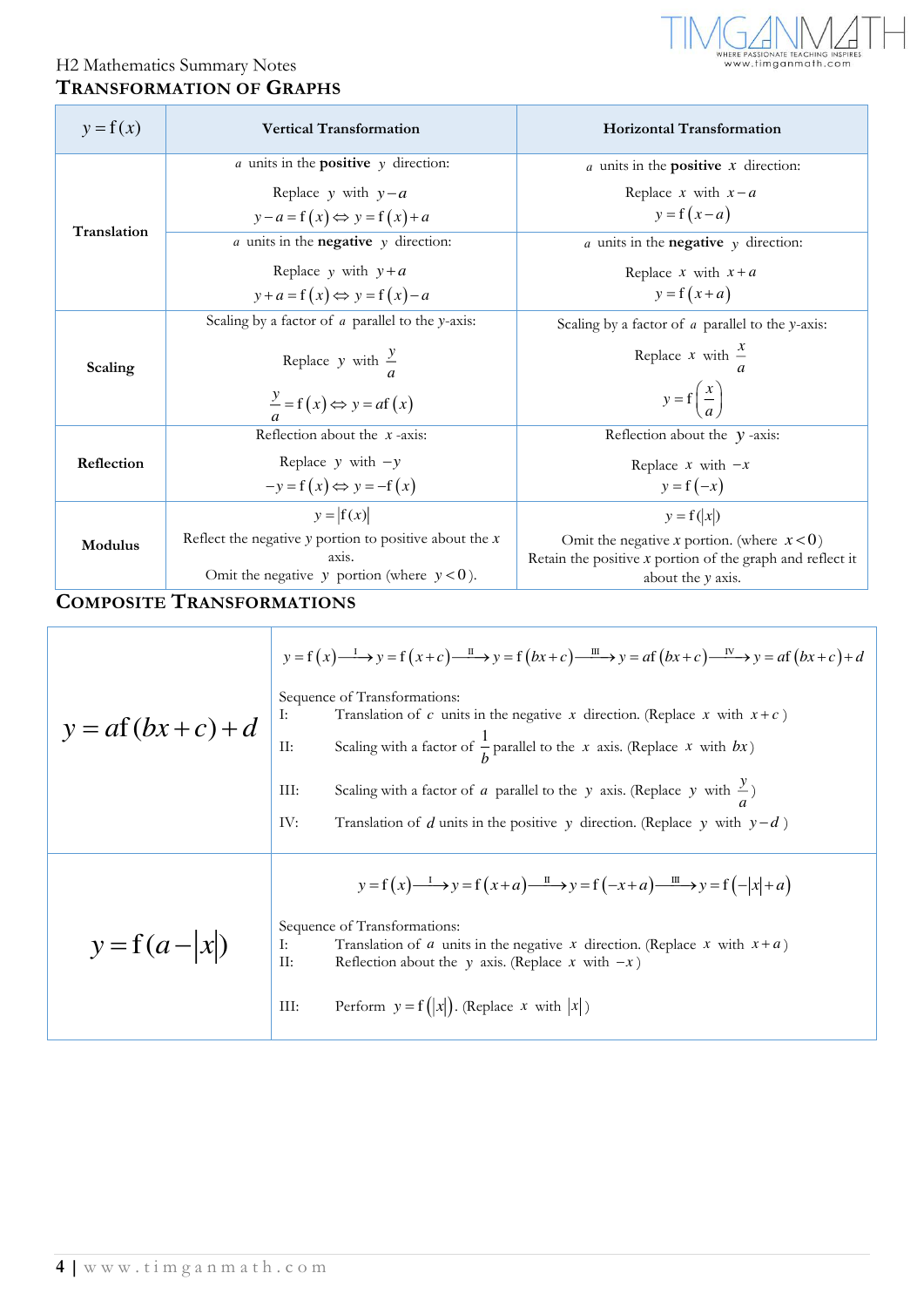H2 Mathematics Summary Notes

**RECIPROCAL GRAPH** 
$$
y = \frac{1}{f(x)}
$$



| Original Graph, $y = f(x) \implies$ Reciprocal Graph, $y = \frac{1}{f(x)}$ |                                                                                                                                                                               |                                                                                                                                               |  |
|----------------------------------------------------------------------------|-------------------------------------------------------------------------------------------------------------------------------------------------------------------------------|-----------------------------------------------------------------------------------------------------------------------------------------------|--|
| <b>MARKERS</b>                                                             | Point $(x, y) \Rightarrow$ Point $\left(x, \frac{1}{y}\right)$                                                                                                                |                                                                                                                                               |  |
|                                                                            | x - intercept $\Rightarrow$ Vertical Asymptote<br>Vertical Asymptote $\Rightarrow$ x - intercept                                                                              |                                                                                                                                               |  |
|                                                                            | Maximum point $\Rightarrow$ Minimum point<br>Minimum point $\Rightarrow$ Maximum point                                                                                        |                                                                                                                                               |  |
|                                                                            | Horizontal Asymptote, $y = a \implies$ Horizontal Asymptote, $y = \frac{1}{x}$                                                                                                |                                                                                                                                               |  |
|                                                                            | (Except Horizontal Asymptote, $y = 0$ or x-axis)                                                                                                                              |                                                                                                                                               |  |
|                                                                            |                                                                                                                                                                               | $f(x) > 0 \implies \frac{1}{f(x)} > 0$ If original graph is below/above<br>$f(x) < 0 \implies \frac{1}{f(x)} < 0$ graph remains below/above x |  |
| SKETCH                                                                     | Curve approaches Horizontal Asymptote from above $\Rightarrow$ approaches Horizontal Asymptote from<br>below and vice versa. (Except Horizontal Asymptote, $y = 0$ or x-axis) |                                                                                                                                               |  |
|                                                                            | $y \rightarrow 0 \Rightarrow y \rightarrow \infty$<br>$y \rightarrow \infty \Rightarrow y \rightarrow 0$                                                                      |                                                                                                                                               |  |
|                                                                            | Increasing $\Rightarrow$ Decreasing<br>Decreasing $\Rightarrow$ Increasing                                                                                                    |                                                                                                                                               |  |
| <b>GRAPH OF THE DERIVATIVE FUNCTION</b> $y = f'(x)$ (GRADIENT GRAPH)       |                                                                                                                                                                               |                                                                                                                                               |  |
| Original Graph, $y = f(x) \implies$ Gradient Graph, $y = f'(x)$            |                                                                                                                                                                               |                                                                                                                                               |  |
|                                                                            | Vertical Asymptote remains the same.                                                                                                                                          |                                                                                                                                               |  |
|                                                                            | Horizontal Asymptote, $y = a \implies$ Horizontal Asymptote, $y = 0$ ( <i>x</i> -axis)                                                                                        |                                                                                                                                               |  |
|                                                                            | Oblique Asymptote, $y = mx + c \implies$ Horizontal Asymptote, $y = m$                                                                                                        |                                                                                                                                               |  |
| <b>MARKERS</b>                                                             | Stationary point $(a,b) \implies x$ -intercept $(x = a)$                                                                                                                      |                                                                                                                                               |  |

# **GRAPH OF THE DERIVATIVE FUNCTION**  $y = f'(x)$  (GRADIENT GRAPH)

| Original Graph, $y = f(x) \implies$ Gradient Graph, $y = f'(x)$ |                                                                                              |  |
|-----------------------------------------------------------------|----------------------------------------------------------------------------------------------|--|
| MARKERS                                                         | Vertical Asymptote remains the same.                                                         |  |
|                                                                 | Horizontal Asymptote, $y = a \implies$ Horizontal Asymptote, $y = 0$ ( <i>x</i> -axis)       |  |
|                                                                 | Oblique Asymptote, $y = mx + c \implies$ Horizontal Asymptote, $y = m$                       |  |
|                                                                 | Stationary point $(a,b) \implies x$ -intercept $(x=a)$                                       |  |
|                                                                 | Point of inflexion (Increasing/ Decreasing function) $\Rightarrow$ Turning Point (Max/ Min)  |  |
| SKETCH                                                          | Compartmentalize graph with regions of positive or negative gradients.                       |  |
|                                                                 | If gradient of $y = f(x)$ is positive, draw above the x-axis.                                |  |
|                                                                 | If gradient of $y = f(x)$ is negative, draw below the x-axis.                                |  |
|                                                                 | If $y = f(x)$ approaches horizontal asymptote, then $f'(x)$ approaches $y = 0$ . (x-axis)    |  |
|                                                                 | If $y = f(x)$ approaches oblique asymptote, $y = mx + c$ , then $f'(x)$ approaches $y = m$ . |  |
|                                                                 | If gradient of $y = f(x)$ approaches $\infty$ , then $f'(x)$ approaches vertical asymptote.  |  |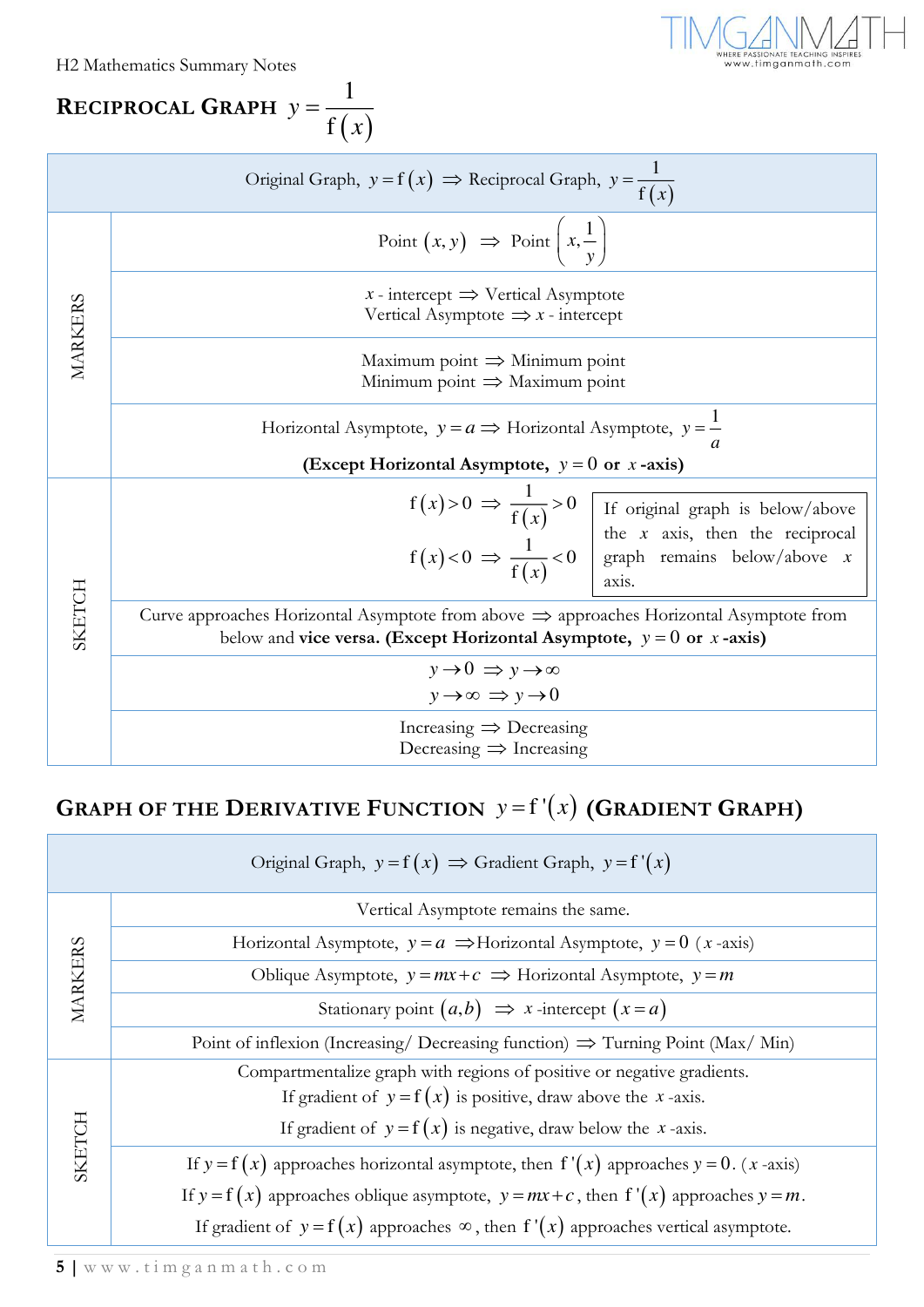#### H2 Mathematics Summary Notes

#### **INEQUALITIES**



#### **BASIC RESULTS**

| 1. If $a > b$ and $b > c \implies a > c$                                    | E.g. $12 > 5$ and $5 > -1 \implies 12 > -1$          |
|-----------------------------------------------------------------------------|------------------------------------------------------|
| 2. If $a > b \implies a \pm c > b \pm c$                                    | E.g. $-5 > 7 \implies -5 \pm 10 > 7 \pm 10$          |
| 3. If $a > b$ and $c > 0 \Rightarrow ac < bc$ ; $\frac{a}{c} < \frac{b}{c}$ | E.g. 9<21 $\Rightarrow \frac{9}{2} < \frac{21}{2}$   |
| 4. If $a > b$ and $c < 0 \Rightarrow ac < bc$ ; $\frac{a}{c} > \frac{b}{c}$ | E.g. 9<21 $\Rightarrow -\frac{9}{2} > -\frac{21}{2}$ |
| 5. If $ab > 0 \Rightarrow a < 0$ and $b < 0$ " or " $a > 0$ and $b > 0$ "   |                                                      |
| 6. If $ab < 0 \Rightarrow a < 0$ and $b > 0$ " or " $a > 0$ and $b < 0$ "   |                                                      |

Important notes:

- 1. Do not multiply inequality equations with variables without knowing whether it's positive or not.
- 2. Examples of variables which can be multiplied both sides with:  $|x|, e^{-x}$ ,  $(3x-1)^2$
- 3. Know the difference between "**and"** and **"or"**. I.e. intersection and union of sets.
- 4. Solutions should not be equal to the roots of the denominator.

**MODULUS FUNCTION**

| $ x  < a \Leftrightarrow -a < x < a$ , | $ x  > a \Leftrightarrow x < -a$ or $x > a$ , | $a < x < b \Leftrightarrow a < x$ and $x < b$ |
|----------------------------------------|-----------------------------------------------|-----------------------------------------------|
| where $\alpha$ is a positive constant  | where $\alpha$ is a positive constant         |                                               |
| anortant notes:                        |                                               |                                               |

Important notes:

- 1.  $x^2 = |x|^2$ .
- 2. If both sides of the inequality are positive, then you can **square** both sides. i.e.  $|a| < |b| \Leftrightarrow a^2 < b^2$
- 3. Do not **square** both sides if both sides are **not** positive. i.e.  $|x| < x+1 \neq x^2 < (x+1)^2$ . Solve it graphically.

#### **INEQUALITIES INVOLVING SUBSTITUTION**

Given that  $x < -a$  or  $x > b$  where *a* and *b* are positive constants.

Substitute *x* as  $e^x$  $\Rightarrow e^x < -a \text{ (N.A) or } e^x > b$  $\Rightarrow e^x > b$  $\Rightarrow$   $x >$  ln *b* Substitute *x* as ln *<sup>x</sup>*  $\Rightarrow$  ln  $x < -a$  or ln  $x > b$  $\Rightarrow$  0 < *x* <  $e^{-a}$  or *x* >  $e^{b}$ Note:  $x > 0$  for  $\ln x$ Substitute *x* as  $|x|$  $\Rightarrow$   $|x| < -a$  (N.A) or  $|x| > b$  $\Rightarrow$   $|x| > b$  $\Rightarrow$  *x>b* or *x<-b* 

Given that  $-a < x < b$  where *a* and *b* are positive constants.

| Substitute x as $e^x$      | Substitute x as $\ln x$          | Substitute x as $ x $                  |
|----------------------------|----------------------------------|----------------------------------------|
| $\Rightarrow -a < e^x < b$ | $\Rightarrow -a < \ln x < b$     | $\Rightarrow -a <  x  < b$             |
| $\Rightarrow 0 < e^x < b$  | $\Rightarrow e^{-a} < x < e^{b}$ | $\Rightarrow 0 \le  x  < b$            |
| $\Rightarrow$ x < ln b     |                                  |                                        |
|                            |                                  | $\Rightarrow$ 0 $\leq$  x  and  x  < b |
|                            |                                  | $\Rightarrow -b < x < b$               |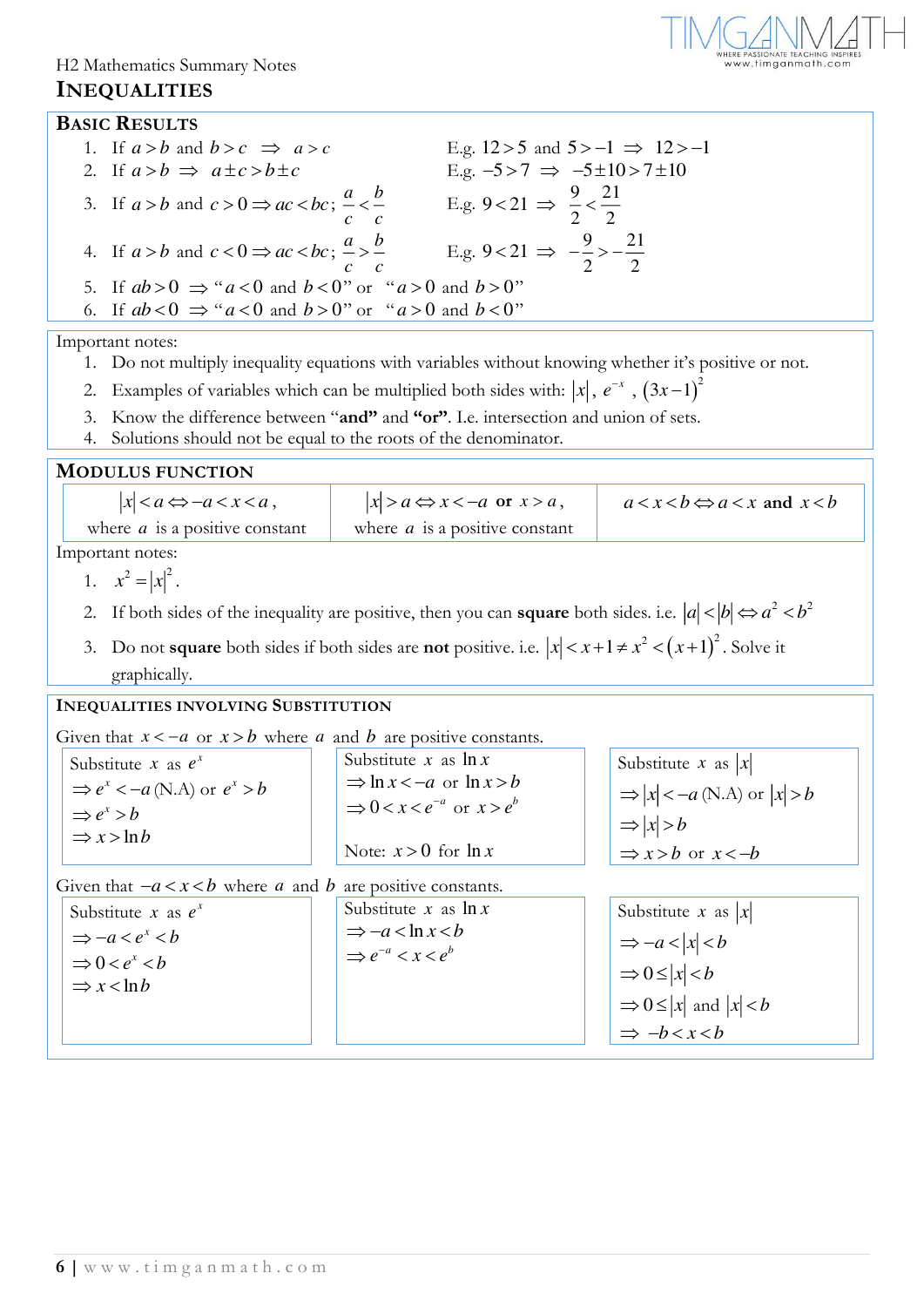

# PLEASE CONTACT US AT 8748 8161 TO COLLECT A FREE COPY OF THE SUMMARY NOTES WHILE STOCKS LAST!